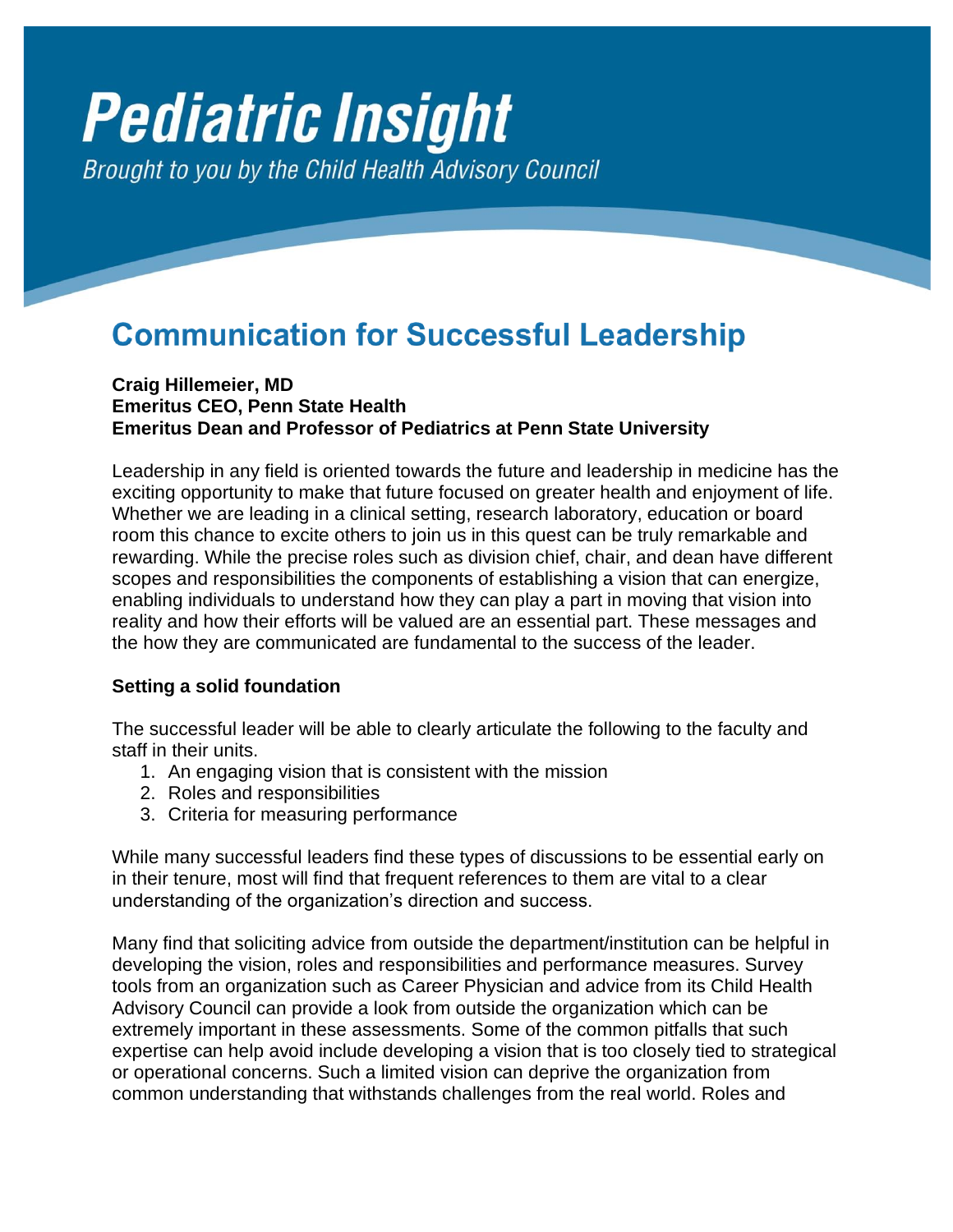responsibilities that do not truly reflect the demands and expectations of the positions leave value on the table and can result in metrics that fail to bring about strength that comes from true alignment.

The process of developing a vision that resonates with all individuals in an entity is challenging but much easier when the components are clearly spelled out and consistent with the mission. Values, goals, and the very reasons for existence are much easier to relate to if faculty and staff have input and the opportunity for discussion. Depending on size and complexity of the organization, town hall, division, or departmental meetings that have space on the agenda for discussion of these topics is a way to begin the process of developing buy-in for a common vision. While discussions regarding specific strategy and tactics are important to the successful attainment of the vision those discussions are not a replacement for more fundamental understanding of why the organization exists. This clarity of understanding the vision for the organization serves as the foundation that the strategic and tactical decisions come from. In an organization with strong and successful leadership an individual from outside the organization should be able to have a conversation with members at many different levels of the organization and come away with an understanding of that organization's purpose.

The establishment of roles and responsibilities is essential in order to have a common understanding where individuals should be placing their efforts. It is important to have discussions at regular intervals with those having direct reporting relationships with you to make certain there is alignment between your expectations as a leader and the individual who is reporting to you. There are many ways to document these conversations, but regular (often yearly) written summary of these meetings provides greater clarity of communication. Depending on the size of the unit involved, those individuals should be encouraged to have similar discussions with follow up documentation for those people reporting to them. In general, departmental and divisional meetings should be held monthly. Department chairs should have formal meetings with division chiefs quarterly or semiannually and a formal written evaluation done yearly has become routine. Division chiefs should meet one on one with their faculty on at least a semi-annual basis and have some form of a written evaluation annually

The following is a departmental chair as an example for setting roles and responsibilities. Such an example is obviously not meant to apply to all situations but will promote thoughts/discussions and can provide a template that can be revised for the appropriate setting:

- Oversight and responsibility for faculty and staff.
- Accountability for promoting and evaluating progress towards the clinical, research and educational missions of an academic department.
- Periodic (usually monthly) meeting with division chiefs which will include metric reviews.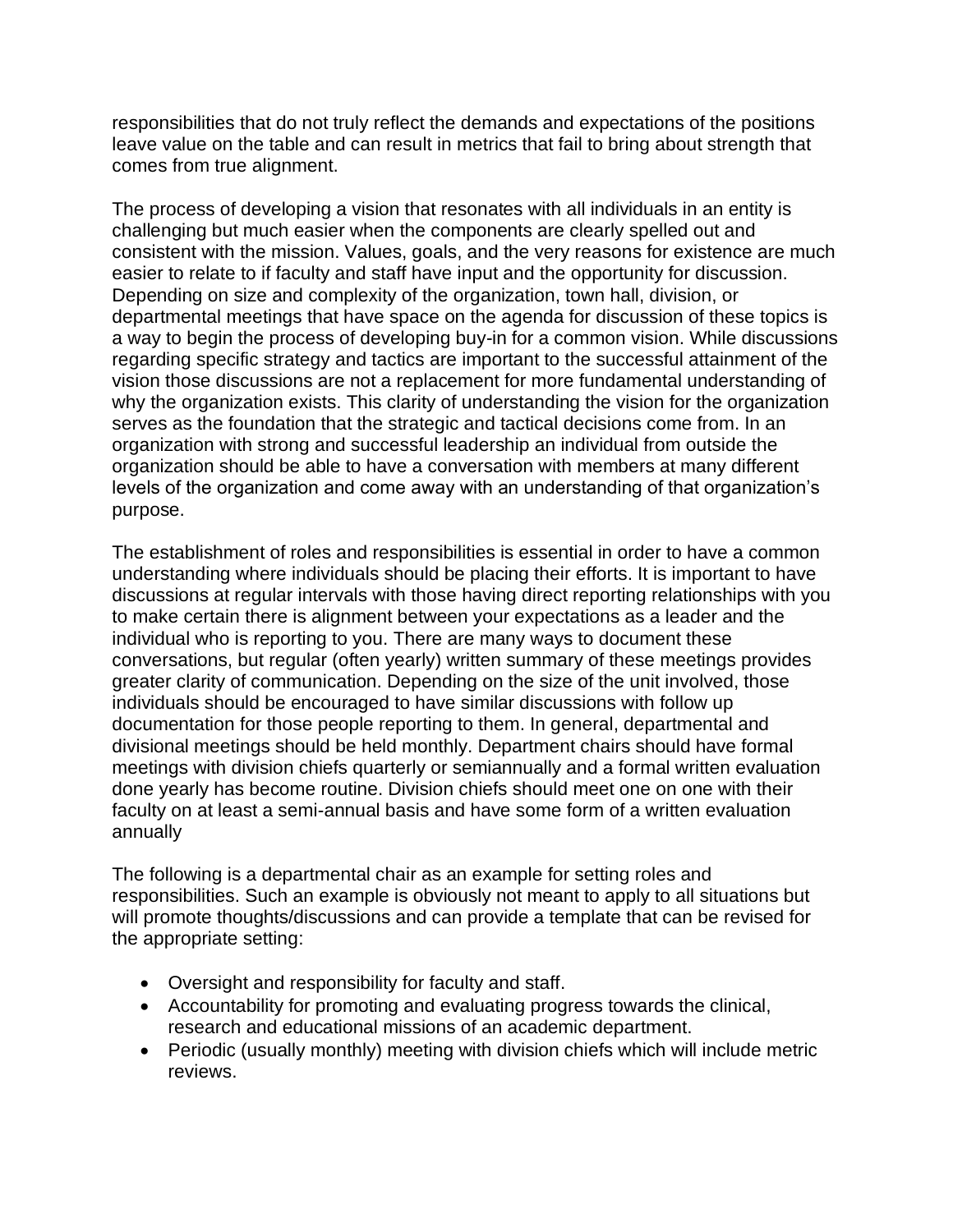- Establishment of expectations regarding notification of pending issues and concerns that will require departmental involvement.
- Establishing metrics for the three major components of a typical academic department's mission:

#### **Clinical**

- Productivity measures such clinic visits, inpatient days, number of consults
- Inpatient and outpatient quality scores
- Inpatient and Outpatient satisfaction

### **Research**

- List of publications and presentation by faculty
- List of grants both peer reviewed and private from faculty
- Renewal dates and applications pending
- Financial accounting of department research activities and investments

#### **Education**

- Review of medical student, resident and fellow teaching activities
- Ongoing issues with regulatory compliance (ACGME accreditation,
- Metrics including learner satisfaction

These metrics should serve as the basis for the departmental, divisional and faculty review although they will obviously need to be adapted. It is important in these meetings to allow time for feedback. Meetings should end with a summary and timelines for action plans where appropriate.

In addition to the roles and responsibilities it is important that faculty and staff have a clear understanding of how their performance in those areas will be measured. Many faculty and staff have responsibilities in multiple mission areas, and it is often appropriate to include all of them. These measurements will usually include both subjective and objective components. Those objective components should be as quantifiable and transparent as possible. Examples in the clinical realm would include things such as productivity, quality measures and patient satisfaction. In the research realm information such as levels of funding, grant submissions, and publications can be considered. Education measurements can include course load, teaching hours, and learner evaluations.

This process of communicating openly and candidly with the faculty and staff is important not only during the initial phase of leadership but on an ongoing basis. Regular faculty and departmental meetings with ample opportunity for discussion of problems allows for a consistent reacquaintance and renewal with these issues.

#### **Communication of strategic and tactical considerations**

Many organizations have requirements that necessitate information flow from leadership on regular basis. Much of this information can be predicted and should be readily available. Social media gives many options, but it is important to make sure everyone knows when and where these data points will be available. It is also important to make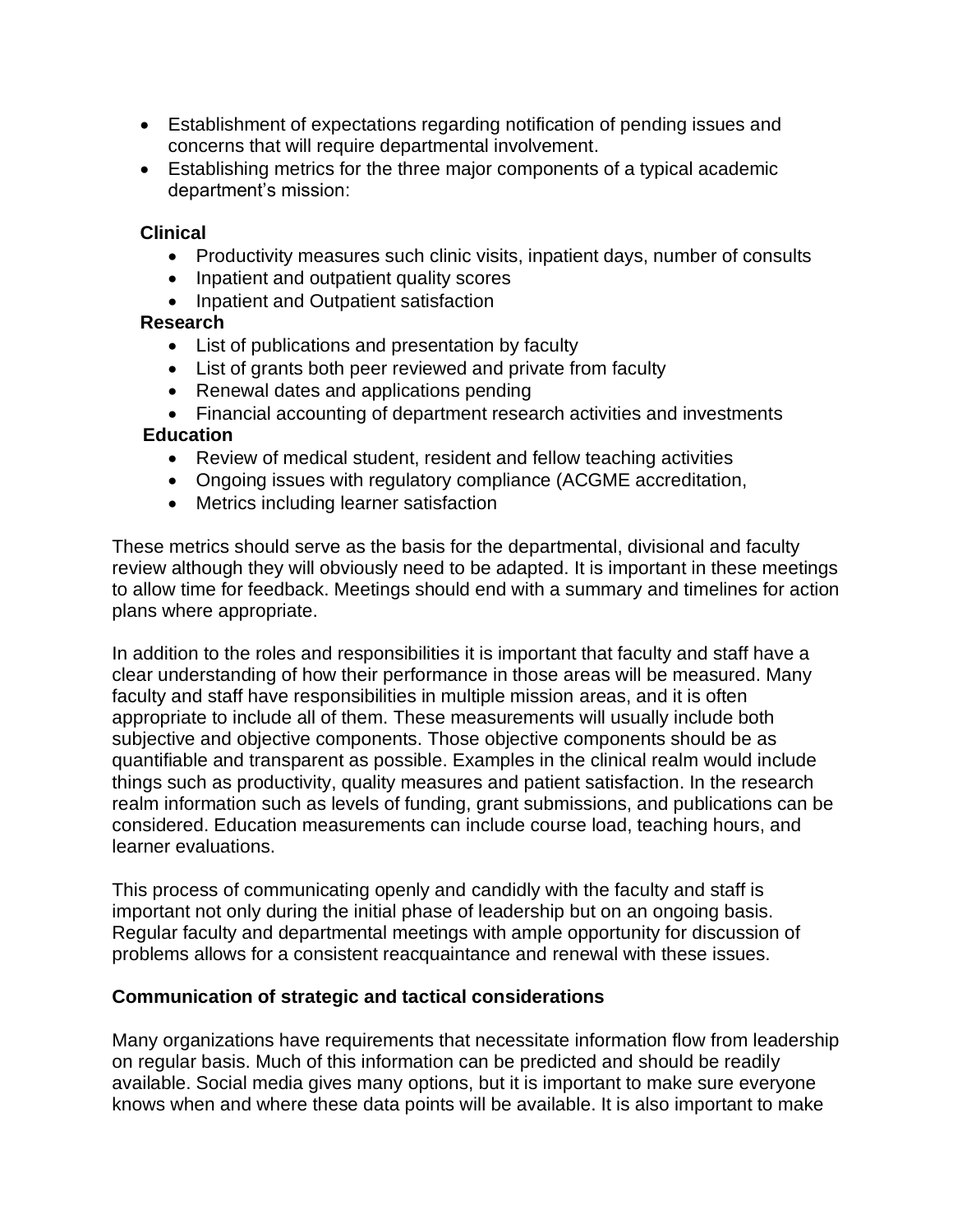sure that when new faculty and staff arrive, they know where the information can be found. *Without a regularly updated and frequently visited scorecard it can be easy to lose focus on important productivity and quality standards in any of the mission areas when other events arise such as the recent Covid-19 pandemic.*

There will also be major strategic and tactical considerations that will arise periodically that will require decision making and a process of getting that information out to faculty and staff. While everyone often focuses on the actual decision, it cannot be overemphasized that the decision-making process that leadership uses and how those decisions are transmitted can have a major impact on how you are viewed and ultimately succeed.

While such decision-making processes can be extremely complex some of the same principles put forth earlier apply here. If people are more involved in the decision, they will likely be more invested in its success. While the nature of some decisions may preclude large group involvement and require some confidentiality more involvement is usually better. It is worth noting that leaders are chosen and remain in their positions not because they "know" all the answers but because they have the ability to arrive at the best solutions. It is important during leadership discussions on these issues with your leadership team to set the boundaries of the discussion. An example might be: "… given the organizations missions and values the following questions arise and I would like your opinions and suggestion on the issue. I realize this is an important issue and that I (or this office) will be responsible for the ultimate decision, but I look forward to hearing your perspectives on the issue…". Listening is an important skill in such a discussion and creating an environment where others can feel free to respectfully disagree is important.

Once a course of action has been decided on there are several important considerations in regard to the transmittal to faculty in staff that will help it to be successful. As a general rule people do not like to be surprised. Many units are large enough that it is worth considering layers of information dispersal. An example would be the consideration of a major merger of two or more units. If there is a governance body that has not been involved in the decision-making process they may be notified prior to faculty and staff by hours or days. Often Vice Chairs, deans or chairs benefit from early notification. No one in your leadership team feels good about being "blindsided" in the hallway by faculty or staff as their first indication of the decision. This is one of those situations where an ounce of prevention can truly be worth a pound of cure. These notifications will often include rationales for the decision and how the decision was arrived at. It will usually be important to note the information you have drawn upon in making the decision. Lastly it may be important to note timelines and when or how further information will be coming forth.

The Child Health Advisory Council is an advisory board to CareerPhysician. Comprised of former deans, department chairs, division chiefs and children's health system executives, the Advisory Council represents more than 100 years of child health leadership experience and is committed to a legacy of positively impacting the breadth and depth of